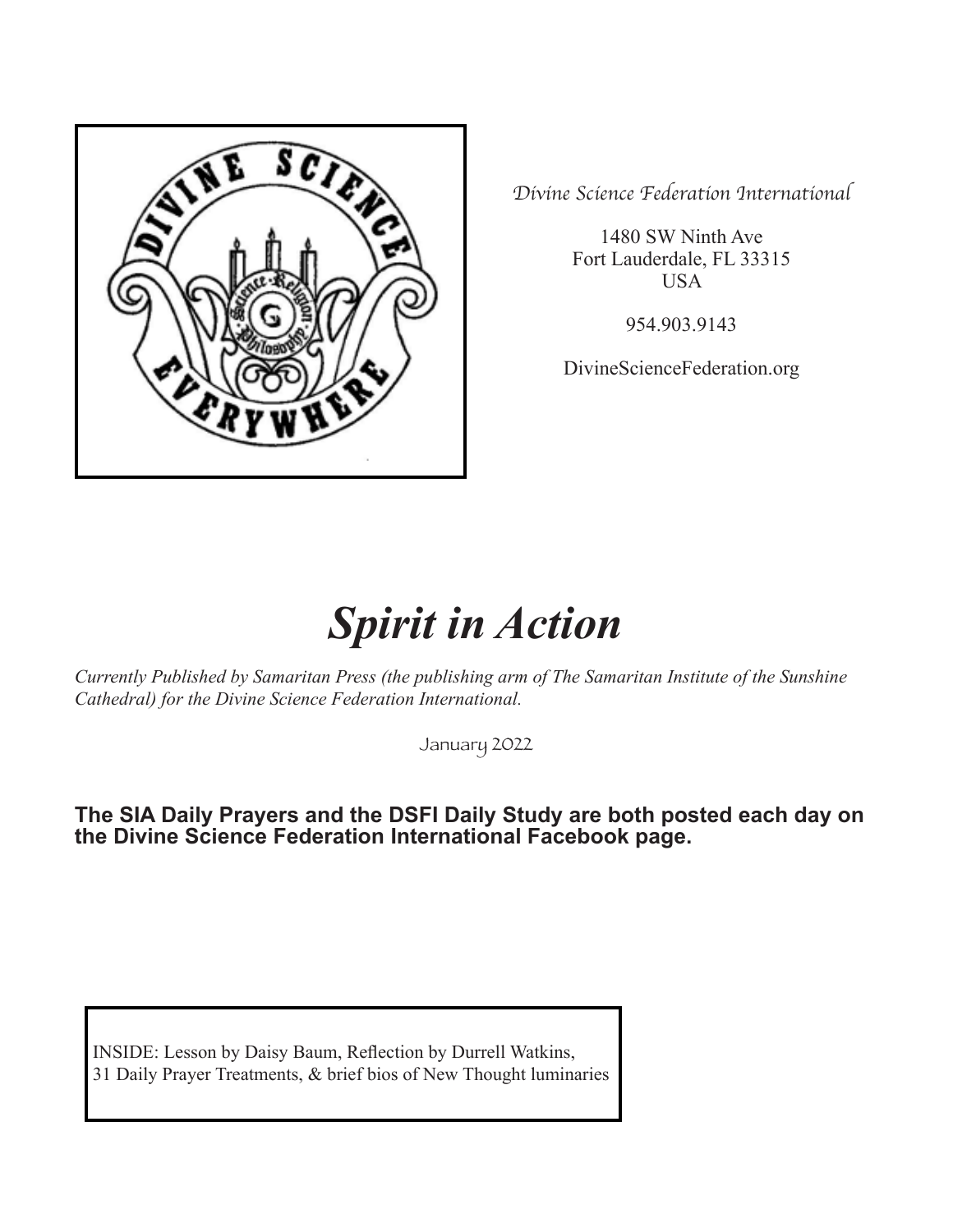#### From "Omnipresence" in Studies in Divine Science by Daisy Baum (1909)

"[Omnipresence]…is the basis of all thinking, healing and living. As we find the truth of Omnipresence, we find the Truth of God and [humanity]. In Divine Science the term Omnipresence is used more than any other word, and it is really the foundation principle of all our work.

Wherever we use the term Omnipresence, we mean to convey to the student the eternal fact of the all-inclusive, all-pervading, all-infilling, all-sustaining Life, which [humanity] has pleased to call or name God, and of which [humanity] is a part. We see this Presence as Cause, Source…its nature eternal, self-sustaining, indivisible, boundless, unlimited. The substance of this One who is ALL is Spirit. Its activity is Life. Its attributes are Love, Wisdom, Joy, Peace, Wholeness, Perfection.

… back of all the visible universe there must be an invisible cause, and perhaps no one has given us a clearer idea of the Omnipresence than [19th century English philosopher] Herbert Spencer in his statement: "We are forever in the Presence of an Infinite and Eternal energy from which all things proceed," which corresponds with the Bible statement: "One God...of all, who is above all, and through all and in you all."

Since Omnipresence is all-inclusive as Life, Substance and Intelligence, the individual must help to make up that all-inclusive Life, and in so far as he [or she] is awake to the truth of this statement he [or she] enjoys the fullness of the Omnipresence. In carrying out this wonderful truth, that each individual helps to make up this Omnipresent Life, we can emphasize the statement of Jesus: "I and the Father are one", and also "[One] that hath seen me hath seen the [Divine]."

Following along in our search for truth, we find, "Heirs of God and joint heirs with Christ," which certainly would in its deepest sense signify that every living soul has the same inheritance as had Jesus, and reveals the [Divine] Presence as Life, Substance and Intelligence, which would cause all seekers for absolute Truth to see the Omnipresence in themselves.

…The Reality of the universe being the all-inclusive Life which is perfect, and including within itself all that is, we must conclude that all we see that is unlike this One Presence is but seeming. "Appearance," Jesus called it, unreality, false conception, and it passes away as we become conscious of Truth. All fear and worry in the world is a lack of understanding, therefore, a lack of faith and trust in the Omnipresence of God, the All-Good, in which there is no sin, sickness, disease or death. Taking this All-presence into your thought as Divine Love pervading and filling all, would bring you into realization of peace and rest in greater measure than any other Truth you could possibly meditate upon. To become conscious of this Divine Presence is the one thing needful today; to know

it as eternal Life, all-caring Love, infinite Abundance and all-pervading Health, is the supreme desire of every aspiring soul.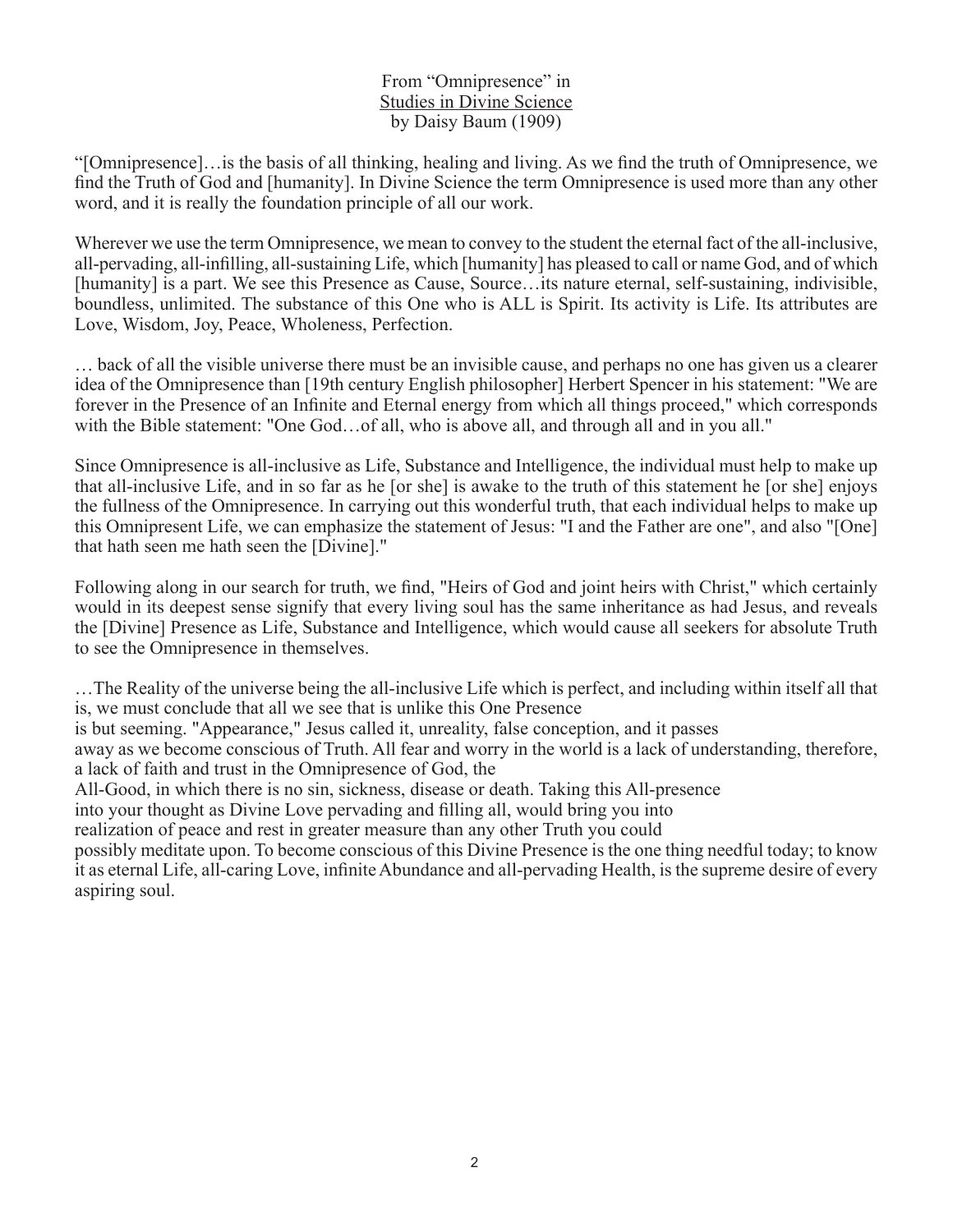#### Divine Science Prayer A Reflection by Rev. Dr. Durrell Watkins

*In Divine Science, our prayers may seem less structured than some other spiritual traditions. Our diversity of approaches while being laser focused on Omnipresence may, in fact, be part of the power of our path.* 

*Divine Scientists often pray simply by going within and communing with the One Presence, and then allowing the Presence to reveal what is needed.* 

*Some simply sit in the Silence, believing communion with God (Good) is enough to solve any problem. Others, in the Silence, use visualization, and if they have difficulty visualizing will employ affirmations, silently, or spoken softly but fueled with feeling. And others, motivated by the stories of Malinda Cramer and Nona Brooks, will in the Silence imagine a healing light surrounding every person and condition for whom prayers are offered.*

*Many pray the prayer Jesus taught, the Lord's Prayer (often in the present tense: "thy kingdom comes, thy will is done…thou givest us this day our daily bread…etc.).* 

*Still others follow a six step method: (1) Recognize God. (2) Realize we are one with God (since God is omnipresent). (3) Deny that there is anything to oppose God or God's good (since God is omnipresent). (4) Affirm the Truth of God's Good. (5) Give thanks. (6) And release the prayer to divine right action.* 

*Some may use all 6 steps over time, but only 2 or 3 or 4 in any given treatment, being led by inner guidance. Some find that the steps need not always be "in order."*

*And there are still others who use all of these methods and more. The point of power seems to be in the awareness of the Omnipresence. If God is where we are, we must be an expression of what God is. Any prayer that helps us focus on and trust this Truth is bound to be effective.* 

*Keep praying. And thank you for being a bright light in the world.*

\*\*\*\*\*\*\*\*\*\*\*\*\*\*\*\*\*

# DAILY PRAYERS & REFLECTIONS

Jan 1 Daily Prayer by Durrell Watkins

"We have no enemies except those we entertain in our own mentality." Ada B. Fay, DSD (Divine Scientist, author of Divine Science Bible Textbook)

*I allow this new year to be filled with love, hope, and abundance. I have nothing to fear. I am one with a good and infinite Source. This is and will remain a happy new year. Amen.*

**Steps of this prayer:** Affirmation, Denial, Recognition of God and unity with God. Affirmation. Release.

Jan 2 Daily Prayer by Durrell Watkins

"The desire in the heart for all good things is God tapping at the door of your soul-consciousness with [divine] infinite supply…" Agnes Galer (Divine Scientist who ordained Ernest Holmes)

*There is good for me and nothing can keep it from me. It is mine by right of consciousness. I receive my good with gratitude. Amen.*

**Steps of this prayer**: Affirmation. Denial. Affirmation. Gratitude. Release.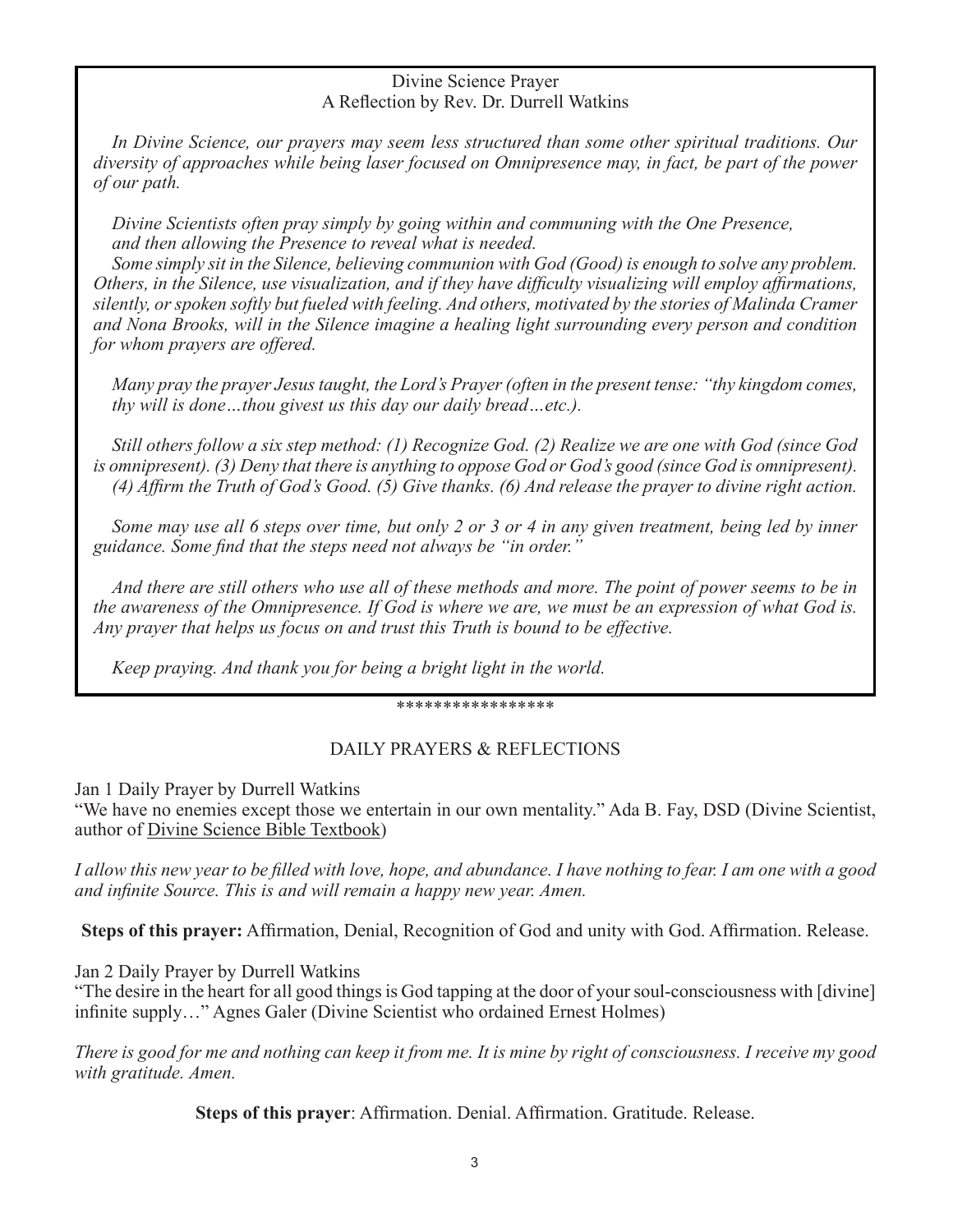# Jan 3 Daily Prayer by Durrell Watkins

"Prayer as taught by Christianity is the process of getting into the stream of God's will and receiving our inheritance. Prayer is a state of pure receptivity and acceptance on [our] side, of gracious bestowal on God's side. True prayer is never petition, it is contemplation of the truths of life and establishing these facts in consciousness." Agnes Lawson (Divine Scientist, worked with Henry Victory Morgan and Albert Grier)

*I am immersed in a Sea of Blessings. I reach out and embrace my good knowing that there is so much more beyond that. Joy, vitality, creativity, and peace are mine to have, to share, to celebrate today. Amen.*

**Steps of this prayer:** Recognition of a divine Source and unity with It. Affirmation. Release.

Jan 4 Daily Prayer by Durrell Watkins

"As we practice the work of forgiveness, we discover more and more that forgiveness and healing are one." Agnes Sanford (Protestant, Charismatic, and New Thought - a spiritual healer)

*Release of regret. Detachment from pain. Knowing there is something better than the bitter experiences of the past. These statements describe both forgiveness and healing. Perhaps one leads to the other. Perhaps they are one and the same.*

#### **Steps of this prayer:** Positive argumentation.

Jan 5 Daily Prayer by Durrell Watkins

"God is. God is a Reality. God is All-good, All-presence, All-knowledge, All-power, All-wisdom from which we each one, may draw according to our consciousness." Anna L. Palmer (Divine Scientist)

*God is available to all, for God is All-in-all. I trust God to fill me with peace and joy, and to lead me in paths of fulfillment. Since God is always with me, this must be done and is being done. Amen.*

**Steps of this prayer:** Recognition of God and unity with God. Affirmation. Release.

Jan 6 Daily Prayer by Durrell Watkins

"Begin now to affirm that you are one with the Source of all abundance…Affirm and feel that your supply comes from God through your consciousness of your oneness with God." Alice R. Ritchie, DSD (Divine Scientist)

*God is my Source. My Source is infinite. Blessings flow without obstruction from my Source into my life. I give thanks and I allow it to be. Amen.* 

**Steps of this prayer:** Recognition of a divine Source and unity with It. Affirmation. Gratitude. Release.

#### Jan 7 Daily Prayer by Durrell Watkins

"We are partakers so completely unified with the [Divine] that we think [God's] thoughts, speak [God's] words, and do [God's] works." Annie S. Greenwood (metaphysical teacher, wrote articles for Divine Science and other New Thought groups)

*God power flows through me to accomplish wonderful things. Those who enter my atmosphere discover healing, joy, relief, encouragement, insights, and breakthroughs. I am so aware of the divine presence that the light of that presence shines on many. God, through me, is working miracles. Alleluia.*

**Steps of this prayer:** Recognition of divine Power and unity with It. Affirmation. Gratitude.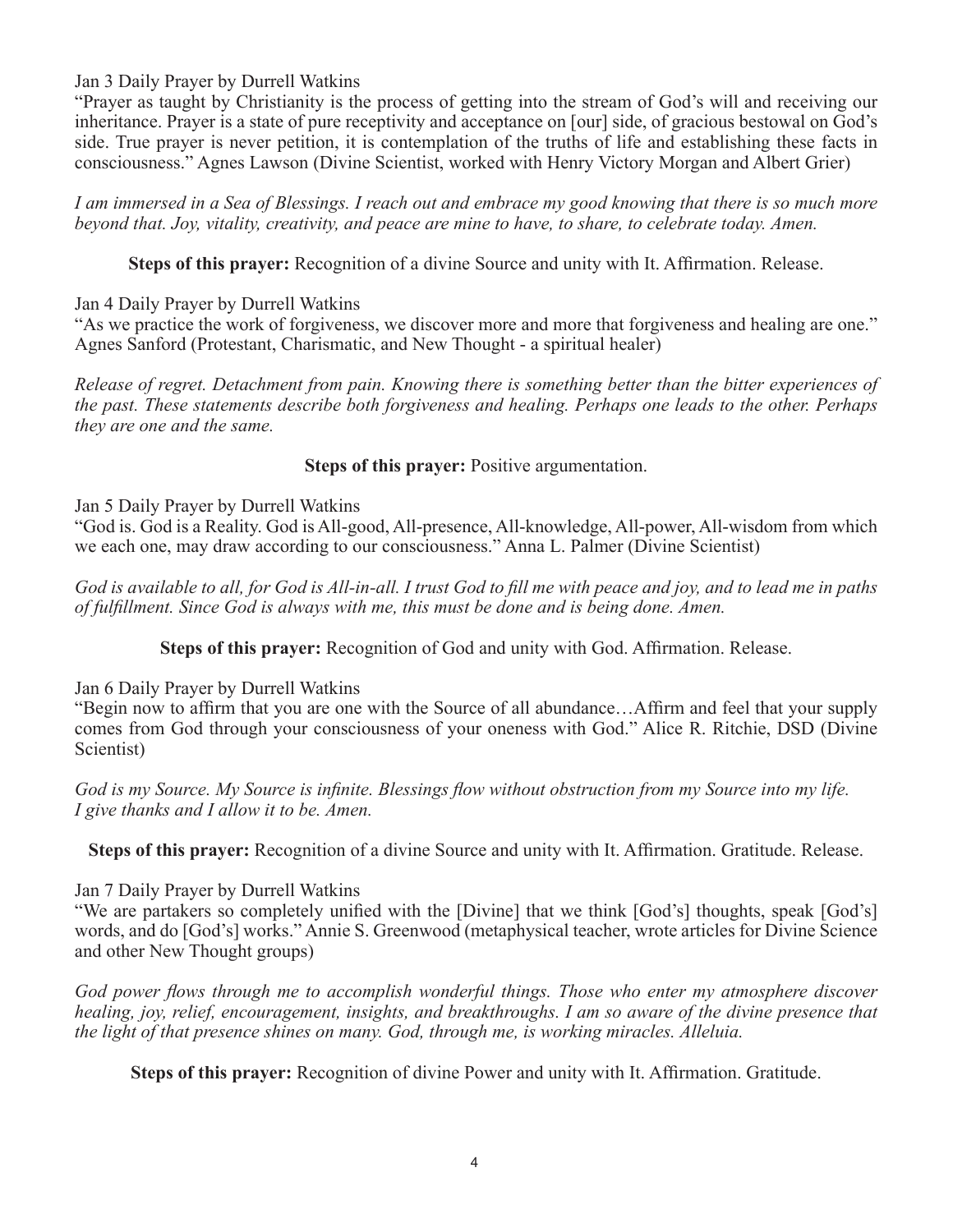Jan 8 Daily Prayer by Durrell Watkins

"The body is wealthy that has health, and the circumstances are healthy that have wealth." Annie Rix Militz (ordained by Emma Curtis Hopkins, founded the Home of Truth, and after meeting Swami Vivekananda, began to see and share New Thought as an interfaith spirituality)

*Wholeness. That's my gift. That's my birthright. That's what I deserve. That's what is meant for me. Wholeness. A body that serves me well, a mind that is sharp, a spirit that vibrates with joy, relationships that are harmonious, activity that is good for me and for others...my whole life is meant to be blessed, and I allow it to be and I give thanks that it is so.*

**Steps of this prayer:** Affirmation. Gratitude. Release.

Jan 9 Daily Prayer by Durrell Watkins

"[Jesus]…said we were to do greater works than he did. At this stage of our development we find this nearly impossible to believe, but this is our destiny. I remember the words and the work of Jesus the Christ. I follow his way to the best of my present understanding. Miracles come to pass as I grow in consciousness." Barbara L. Wolfe (Divine Science practitioner)

*I am growing in consciousness and I am experiencing God more deeply, more richly, more amazingly as I continue to grow. And so it is.*

**Steps of this prayer:** Affirmation Recognition of God. Release.

Jan 10 Daily Prayer by Durrell Watkins

"…love rules the universe, [ourselves] included." Caroline Munz (Divine Scientist, teacher of spiritual psychology, ordained by Nona Brooks)

*Divine Love is the One Power and Presence, the All-in-all, the Substance of all life. Love is the Law. Love is the Lord. Love is the Light that guides us all. I am enfolded in, filled with, and made of Love. All is well. Amen.*

**Steps of this prayer:** Recognition of God and unity with God. Affirmation. Release.

Jan 11 Daily Prayer by Durrell Watkins

"All that God is, is available to me right here and right now…There is ample good for all…My demonstration is sure. It comes in a perfect time, in a perfect way." Claudine Whitaker (Episcopal lay deaconess who became a Divine Science minister ordained by Nona Brooks and later became a Religious Science minister)

When I know that I Am one with God, I find that fear dissolves. What's to fear if I am forever in and part of *God? When I know that I Am one with God, I cannot fear lack since I Am one with the Source of all abundance. When I know that I Am one with God, I cannot fear loneliness because I am never alone. When I know that I Am one with God, I realize that I Am one with All Good, and my Good is made manifest in perfect ways; for this, I am thankful. Amen.* 

**Steps of this prayer**: Recognition of God and unity with God. Affirmation. Denial. Affirmation. Gratitude. Release.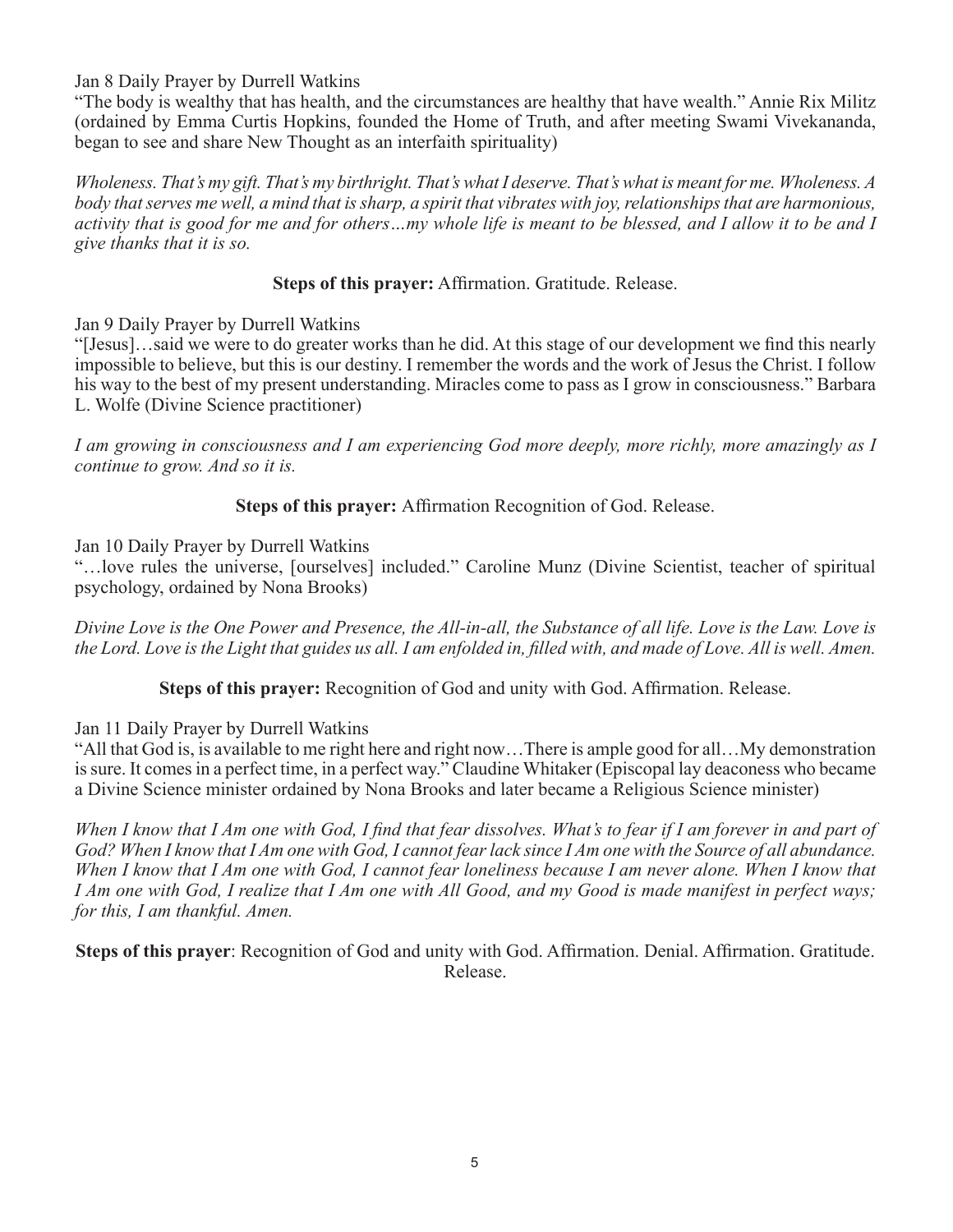Jan 12 Daily Prayer by Durrell Watkins

"Surely joy and happiness should be a part of our experience now and always." Daisy Baum (Divine Scientist trained by Fannie Brooks James)

*Divine Source of joy, I ask you to fill my heart with gladness, with peace, with true happiness. I receive this gift with gratitude, and I let the light of joy shine through me to bless others. Amen.* 

#### **Steps of this prayer:** Recognition of God. Invitation to blessings. Acceptance. Gratitude. Affirmation. Release.

#### Jan 13 Daily Prayer by Durrell Watkins

"[God's] wisdom I translate into wise decisions…[God's] abundance I translate into willing tithes…of time and talent, and of service too as well as substance. I translate [God's] abundance also in joyous use of all that I possess, giving thanks always. [God's] strength I translate into perfect health…Oh, I am glad that I am a translator for God!" Elizabeth Searle Lamb (wrote many articles for Divine Science)

*I allow my life to be a love language of God.* 

**Steps of this prayer:** Affirmation. Recognition of God and unity with God.

#### Jan 14 Daily Prayer by Durrell Watkins

"I open myself to the free-flowing Life that pulsates and surges. The real of me emerges in wondrous ways of harmonious power, radiant light, disarming love that dissolves disease, disaster, dissent and opens the door to glories unknown before. In awe I stand poised in the Great Silence; humbly grateful, I accept – and I let it flow to you…and you…and you…" Elizabeth R. McClellan (a lifelong New Thought adherent)

*I enter into the Silence, and I commune with the divine Presence, and I allow myself to be abundantly blessed. As one who is blessed, I bless others. And so it is.*

**Steps of this prayer:** Recognition of the divine Presence and communion with It Affirmation. Release,

# Jan 15 Daily Prayer by Durrell Watkins

"Thou knowest, my God, the test before me requires indomitable courage, bravery, faith. I look to thee for all I need. Thou gavest me thy Spirit. I use what thou hast given me…My God is with me, therefore all is well." Elizabeth Nordman (Divine Scientist)

*Dear God, you give me what I need, and so I thank you. You are always with me, and so it is that all is well. Amen.* 

**Steps of this prayer**: Recognition of God. Affirmation. Gratitude. Recognition of unity with God. Affirmation. Release.

#### Jan 16 Daily Prayer by Durrell Watkins

"When we give without fear, we are not concerned about limiting ourselves, because we know with an inward knowing that God's supply is inexhaustible." F. Bernadette Turner (Divine Science minister who, in her 80s, became an Episcopal priest)

*Giving is an act of faith, a gesture of trust that we have enough to share and that we know our Source is*  inexhaustible. Giving is an act of love, a way of showing support and goodwill. Giving is an act of gratitude, *a way to say thanks to an abundant Universe for its bounty. Giving is an act of worship, a joyful choice to participate in the circulation of divine supply. Giving is very powerful, let us do it with gladness.*

**Steps of this prayer:** Affirmation. Commitment to actionJan 17 Daily Prayer by Durrell Watkins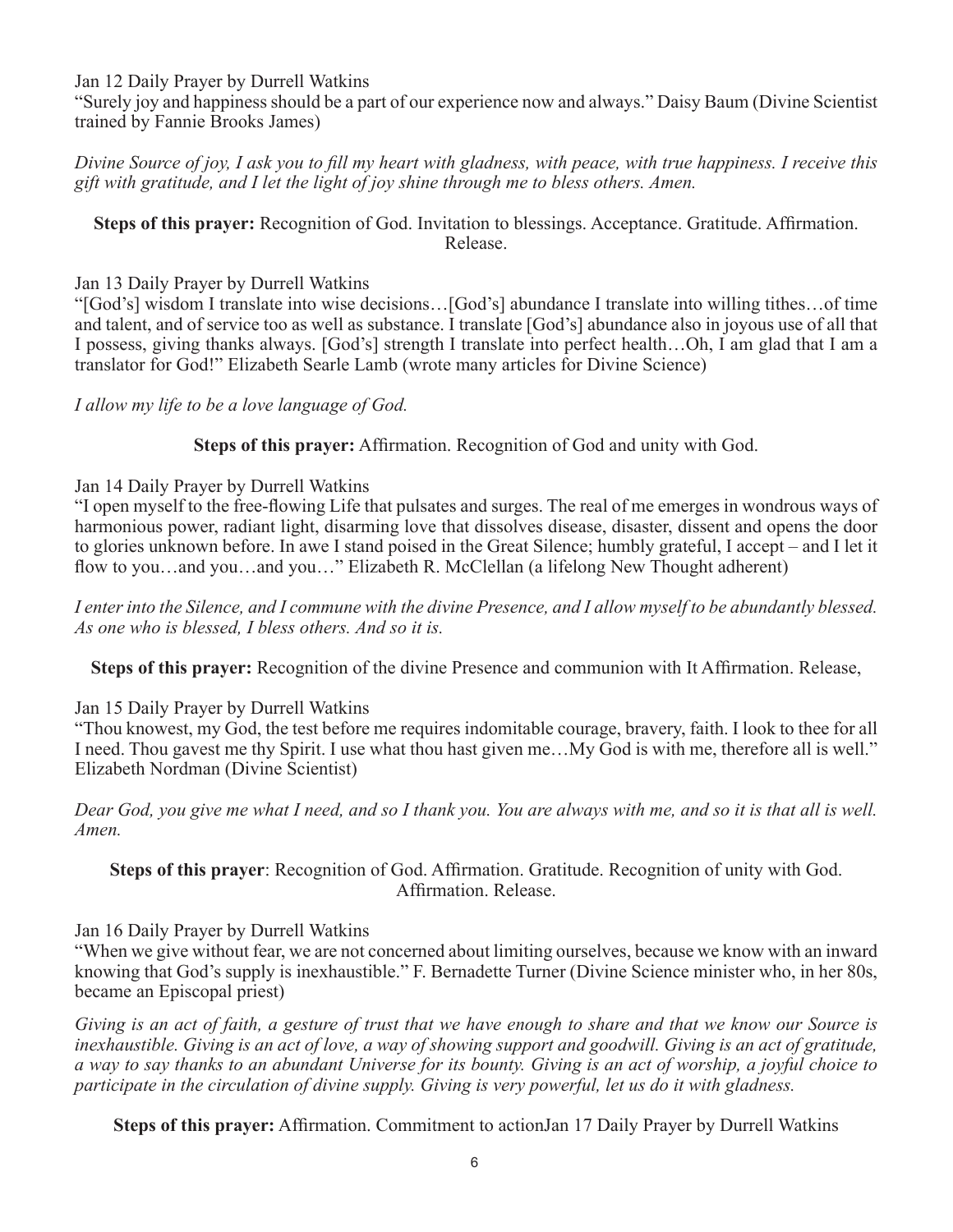"There is no lack in the universe. God fills it all." Fannie B. James (Divine Science pioneer, co-founder of the Colorado College of Divine Science, sister of Nona Brooks)

*Since God is the one Presence, all that is must be in and part of this Presence. God, then, is All. There is no lack in all. I must be, and I am, abundantly blessed. Thanks be to God. Amen.*

**Steps of this prayer**: Recognition of God and unity with God. Denial. Affirmation. Gratitude Release

Jan 18 Daily Prayer by Durrell Watkins

"At last, we are recognizing a divine plan, a divine power, a divine seed of perfection in every living being - the Christ in us, the power of God…" Grace L. Faus (Divine Scientist)

*Divine Light radiates from me. The warmth of goodness is ever present in my life. When things seem uncertain or troubling, I remind myself that I am held in a Love that is everlasting. When trouble comes, I overcome it, move through it, or learn from it, and know all the while that I am growing and rising to new levels of spiritual vitality. The troubling times pass, and the Good that I Am and that I deserve remains untarnished. For this, I give thanks.*

**Steps of this prayer:** Recognition the divine presence and union with it. Affirmation. Gratitude.

# Jan 19 Daily Prayer by Durrell Watkins

"If there is but one Life, then life is omnipresent – it fills all space. There is nothing outside of it. Indeed, there is no outside. There is but one Life. This Life is the universal Principle of Being that [we] call God." Helen Wilmans (Mental Science writer)

God is. There is nothing outside or other than God. God is All-in-all. God is All Good. I am safe. I am blessed. *I am happy, because there is one Life, It is divine, and It is expressing through and as my life now.*

**Steps of this prayer:** Recognition of God and unity with God. Affirmation.

Jan 20 Daily Prayer by Durrell Watkins

"Spiritual Substance is really Omnipresence. It is the 'body of God,' or the permeating essence." Helen Zagat (Divine Scientist)

*One power, one presence, one life, one substance, one principle…I call the One, God. And since there is but One, I must be part of the One, and all that God is must be available to me, now. In this powerful truth, I rejoice. Amen.* 

**Steps of this prayer:** Recognition of God and unity with God. Affirmation. Gratitude. Release.

# Jan 21 Daily Prayer by Durrell Watkins

"[We are] the expression of God and [are] forever one with [our] Source…'I accept the Omnipresence without any reserve.'" Ida B. Elliott (Divine Scientist, Malinda Cramer's niece, ordained by Nona Brooks)

*When I consider that God is the loving presence in which we all exist, the Source from which we draw life, the Mind in which we are each a perfect idea, the only power and this power is all good and everywhere fully present – then I experience peace, joy, and gratitude and I know that ultimately, all is well. Amen.* 

**Steps of this prayer:** Recognition of God and unity with God. Affirmation. Release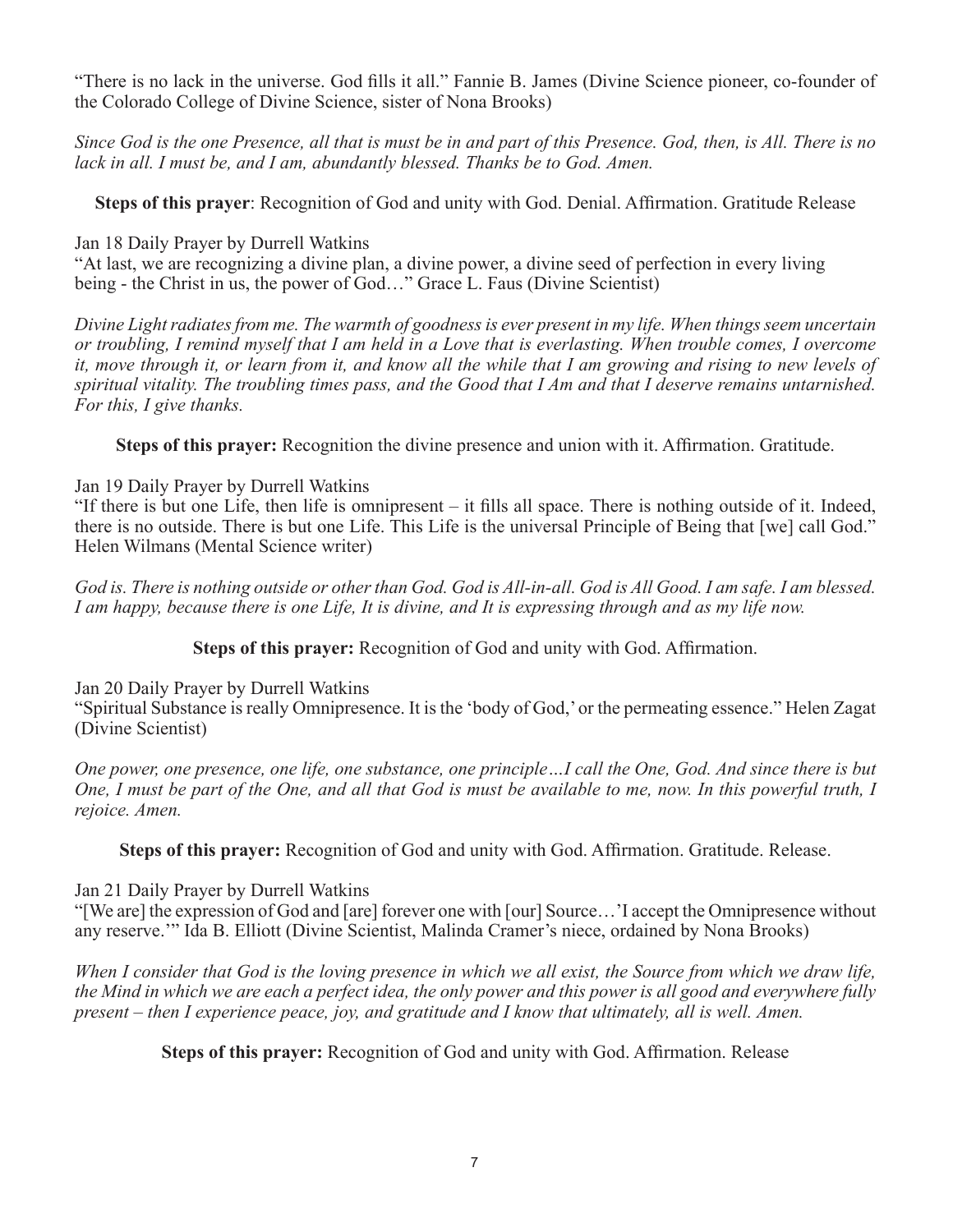#### Jan 22 Daily Prayer by Durrell Watkins

"…there can be no separation between Spirit and substance or matter. If God is omnipresent, then [God] is present in matter, and the spiritual and material [person] are one." Kathleen Besly (Divine Scientist)

*God is all-in-all. God is in my world. God is in me. God is not only creator, God is also the stuff from which creation is made, and God is the process of creating. God is all, and so in truth, all is good. Amen.*

**Steps of this prayer:** Recognition of God and unity with God. Affirmation. Release.

## Jan 23 Daily Prayer by Durrell Watkins

"The past played its part in bringing you to your present understanding; therefore, it had its place in your unfoldment. Name it 'good.' Labor not in the regret of that which was or might have been…Today offers you everything…You live and move and have your being in the now of an omnipresent God. You live in Omniaction!" Lucile Frederick, DSD (Divine Scientist, ordained by Irwin Gregg)

*The past is simply a collection of acts and scenes that led to this moment in life's spotlight. It is part of a story that is still unfolding, a story that, with my thoughts, feelings, and choices, I am still writing. There has been good along the way, and there is unlimited good still to experience and celebrate. I expect and accept blessings. The wheels of blessing are already turning, now.*

# **Steps of this prayer:** Affirmation.

#### Jan 24 Daily Prayer by Durrell Watkins

"You cannot do anything ahead, or in the past. Then, let us make more of the now for it never ends; the past holds nothing from us, and is not dominating us and the future holds nothing from us; all is now." Malinda Cramer (Divine Science founder)

*The eternal Now is where miracles reside. We are now here, or we are nowhere. In this moment I am part and parcel of God. In this moment, all things are possible. In this moment, I choose the Good.*

**Steps of this prayer:** Affirmation. Recognition of God and unity with God. Affirmation.

# Jan 25 Daily Prayer by Durrell Watkins

"…the real mystic…knows that God is real, for he [or she] experiences that reality within himself [or herself]." Mildred Mann (student of Emmet Fox, founder of Society of Religious Pragmatism)

*I feel the warmth of the inner spark. I experience the pulsating life that flows through creation. I receive the wisdom that comes at once from deep within me and also from beyond, and yet the beyond is here, I am part of It. Words fail. Images are inadequate. This knowing is as much intuition as intellect, as much feeling as learning, as much experience as reason. I understand It differently over time. I describe It differently as I grow; but I know It. I trust It. I depend on It. I commune with It. I am inseparable from It. For now, I call It God. The name itself is too small for what It is. But I do know It. I experience It. What joy! What love. What peace. And so it is.* 

**Steps of this prayer:** Recognition of the divine Presence. Communion with the Presence. Affirmation. Release.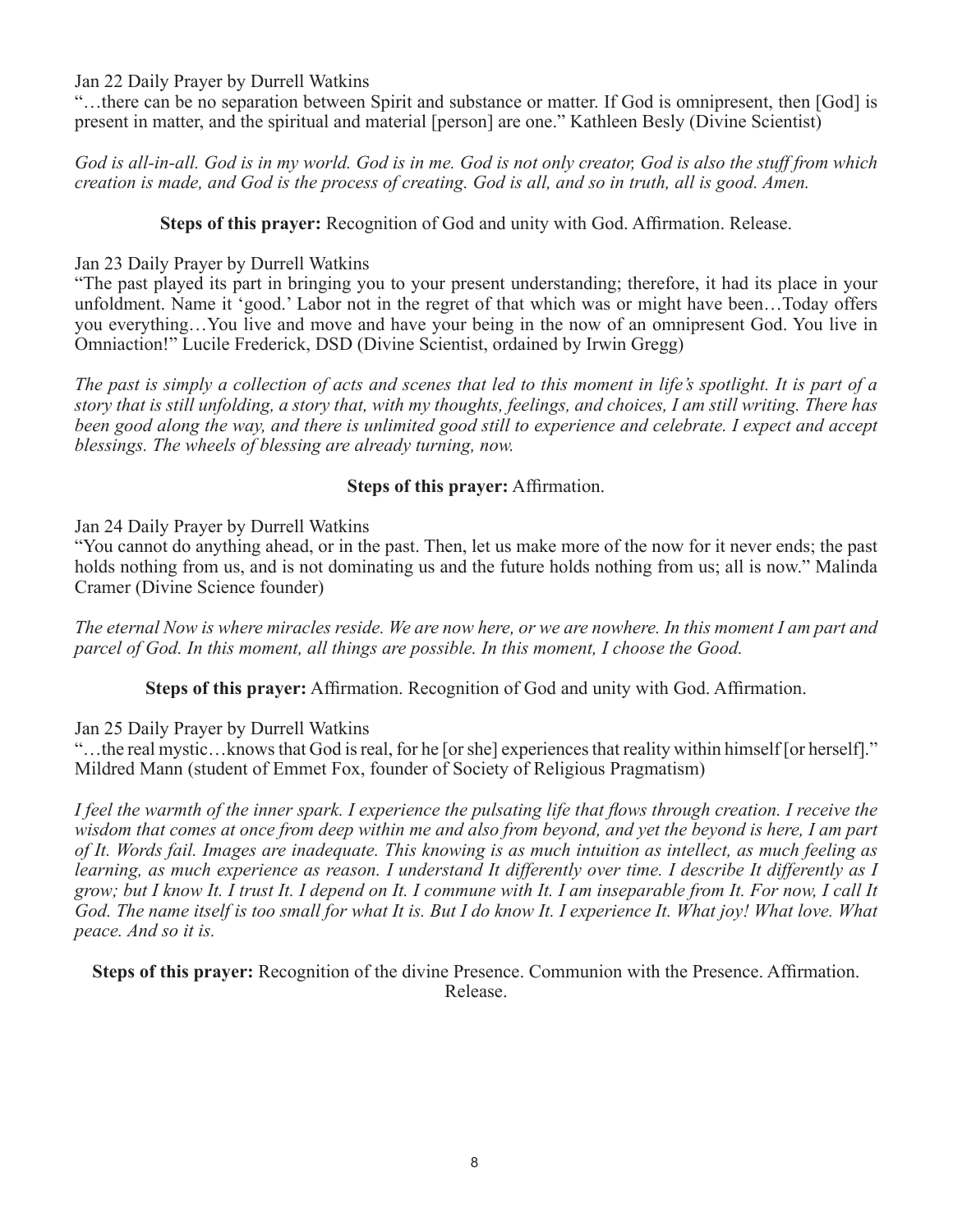Jan 26 Daily Prayer by Durrell Watkins

"There is never a time when we have only our human resources on which to depend...we have God's power within us; we have God spirit always with us." Martha Smock (editor of Unity's Daily Word for over 30 years)

*Dear God, you are always with and within me. Today, I remember your presence. I sense it. I trust it. With you to help and guide me, all is well. I rest secure in this Truth. Thank you, God. Amen.* 

**Steps of this prayer:** Recognition of God and unity with God. Affirmation. Gratitude. Release.

Jan 27 Daily Prayer by Durrell Watkins

"All forms of life respond to appreciation…' Margaret Stevens (Divine Scientist who led an independent New Thought church for many years)

*Thank you, God, for the blessings I've known and for blessings still to come. Because I am made by you and from you, I now give thanks for my body, my mind, my relationships, my comforts, my successes, the lessons I've learned, the opportunities I have and have had. I give thanks for Life and I give thanks that Life loves me. My life is Good. I am expressing Life's goodness more each day. And so it is.*

**Steps of this prayer:** Gratitude. Recognition of God and unity with God. Gratitude. Affirmation. Release.

# Jan 28 Daily Prayer by Durrell Watkins

"God formed the universe out of [God's] own substance…all that is…is Spirit; for, since Omnipresence is… there can be but one substance, and that substance must be the substance that is omnipresent, the God-substance." Nona Brooks (early Divine Science pioneer, leader of the movement, co-founder of the Colorado College of Divine Science)

*There is one Power, one Presence, one Substance, one All. God is the I Am that I am. All hope and joy and peace come from the realization that God is All-in-all. God is. My heart sings praises for being part of the All. Amen.*

**Steps of this prayer:** Recognition of God and unity with God. Affirmation. Gratitude. Release.

Jan 29 Daily Prayer by Durrell Watkins

"You cannot leave a situation without spiritual injury unless you leave it lovingly." Peace Pilgrim (peace activist)

*I bless the past with love and release it peacefully. I forgive what needs to be forgiven. I remember fondly what was beautiful and good. I celebrate the healing and growth that I have experienced. This is a new day and I am here for it, ready to thrive. The past is past. I bless it with love and I embrace today's blessings with gratitude. Amen.*

**Steps of this prayer:** Affirmation. Gratitude. Release.

Jan 30 Daily Prayer by Durrell Watkins "We live in an ocean of Spirit." Ruth B. Smith (Divine Scientist)

*I am in God and part of God. The droplet. The mist. The foam. The wave. It's all ocean. And so it is that I may show up in different ways at different times, but at all times I am in and part of God. And since I am one of the many ways the divine Ocean is experienced, the power of divinity is always present in my life. I now expect and accept joy, vitality, abundance, harmony, and success. I am forever splashing about in unlimited Good! Thanks be to the God. Amen.* 

**Steps of this prayer:** Recognition of God and unity with God. Affirmation. Gratitude. Release.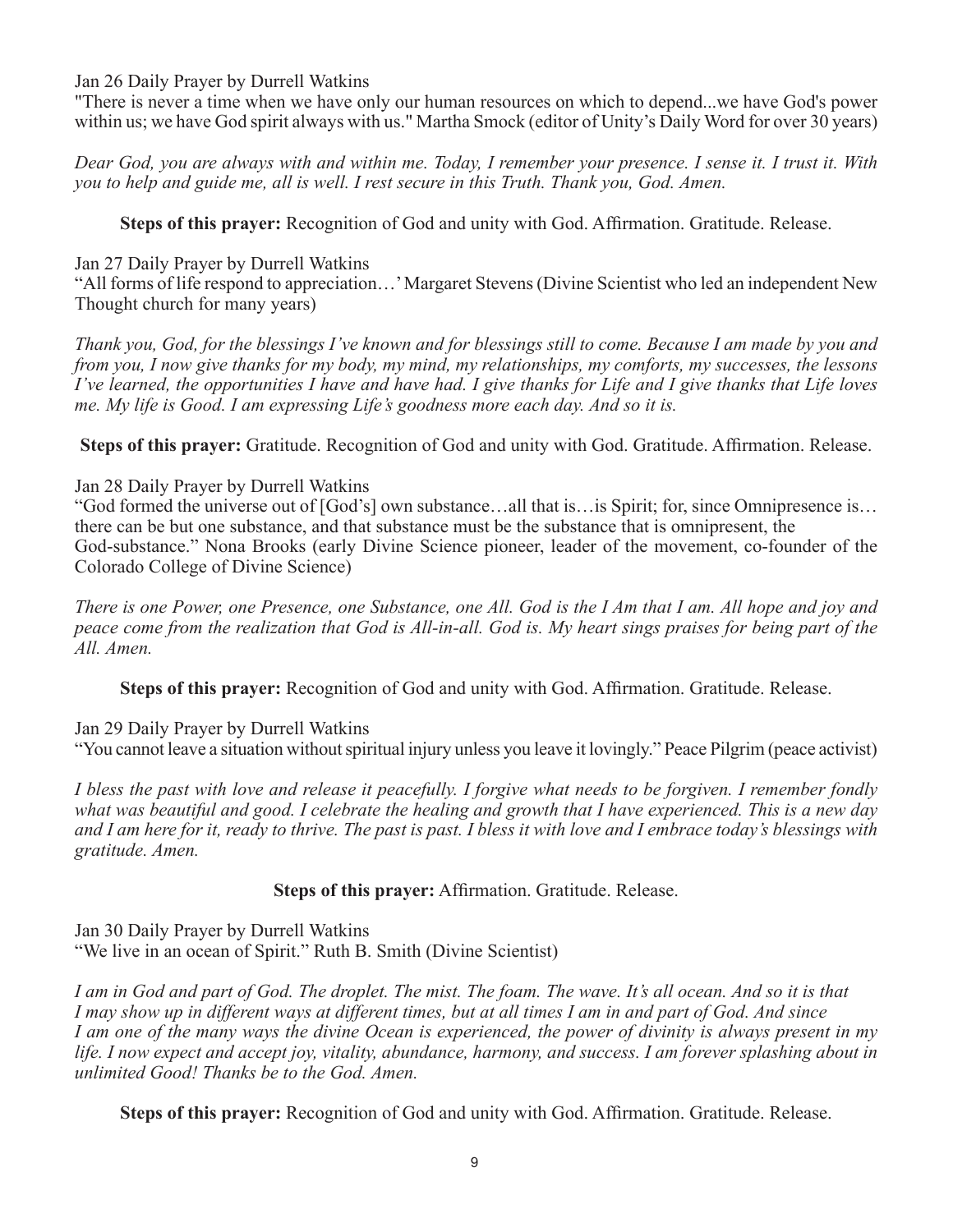Jan 31 Daily Prayer by Durrell Watkins

"O Holy Life, O Breath Divine, fill this cup upturned to thee. Pour the nectar of thy Love out, and over, and through all that lives." Vida Reed Stone (New Thought poet, followed by Hollywood celebrities of her day, some of her work was featured in Divine Science publications)

*As Vida Reed Stone prayed, I now pray for God to fill my life with so much good that it spills over to bless other lives. There is no shortage of Good. There are blessings for all. May we all prosper and live in joy. This is God's will. Yes. Amen.*

**Steps of this prayer:** Recognition of God. Invitation for God's Good to be expressed and experienced. Denial. Affirmation Invitation for more blessings. Affirmation. Release.

#### \*\*\*\*\*\*\*\*\*\*\*\*\*\*\*\*\*\*\*

*Spiritual Leaders to Think about in January*

#### *Divine Science*

*Alethea Brooks Small (1848 – 1906)* – sister of Nona Brooks and Fannie Brooks James (early pioneers in the Divine Science movement). She encouraged Nona in her early leadership of Divine Science. Her husband was a business partner of Charles Fillmore before Charles & Myrtle founded Silent Unity.

#### *Other New Thought Teachers*

*Phineas Quimby (1802 – 1866)* - generally considered the father of the New Thought movement. He spoke of the "Christ Principle" and considered Jesus to be an inspired soul. He said that mind as matter and mind as invisible essence (or solution) are controlled by a Superior Wisdom, which Jesus understood. Long before Einstein discovered that energy and mass are equal, identical and interchangeable, Quimby was saying that mind as form and mind as solution (or essence) was the same thing. Quimby was known as a healer. He reasoned that dis-ease is really a belief and beliefs can be changed. To change the underlying thought is to change the condition. He described his healing hypothesis in these words, "the trouble is in the mind, for the body is only the house for the mind to dwell in . . . If your mind has been deceived by some invisible enemy into a belief, you have put it into the form of a disease, with or without your knowledge…I come in contact with your enemy and restore you to health and happiness."

*H. B. Jeffery (1872 – 1954)* - Studied with Malinda E. Cramer, Emma Curtis Hopkins and Thomas Troward. He worked with Emma Curtis Hopkins on High Mysticism, and taught courses based on Hopkins' work. His own books include Spirit of Prayer, Fruit of the Spirit, and Coordination. Jeffery taught, "God is the One Good. Thus goodwill is the Will of God manifest in [us]."

# *Other Spiritual Traditions*

*Takashi Nagai (1908-1951)*—Mystic of Nagasaki. Nagai witnessed the atomic blast over his city. His wife's charred remains were found in the Catholic cathedral, rosary clasped in her hands. As a physician he worked tirelessly for the survivors. When the radiation left him an invalid he became a contemplative, devoting himself to a life of prayer.

*George Fox (1624-1691)—Founder of the Society of Friends (Quakers). Fox taught that Christians should* live simply, not swear any oaths, not make distinctions of social class, and to oppose war and violence. He opposed ordination of clergy or the use of formal forms of worship. The measure of a person's faith was not in theology or even the Bible, but in their own personal spiritual experience. His followers became known as Quakers, a group which represented the left wing of Puritanism that believed in a divine, Inward Light ("that of God" in every person). Malinda Cramer (Divine Science founder) had a Quaker background.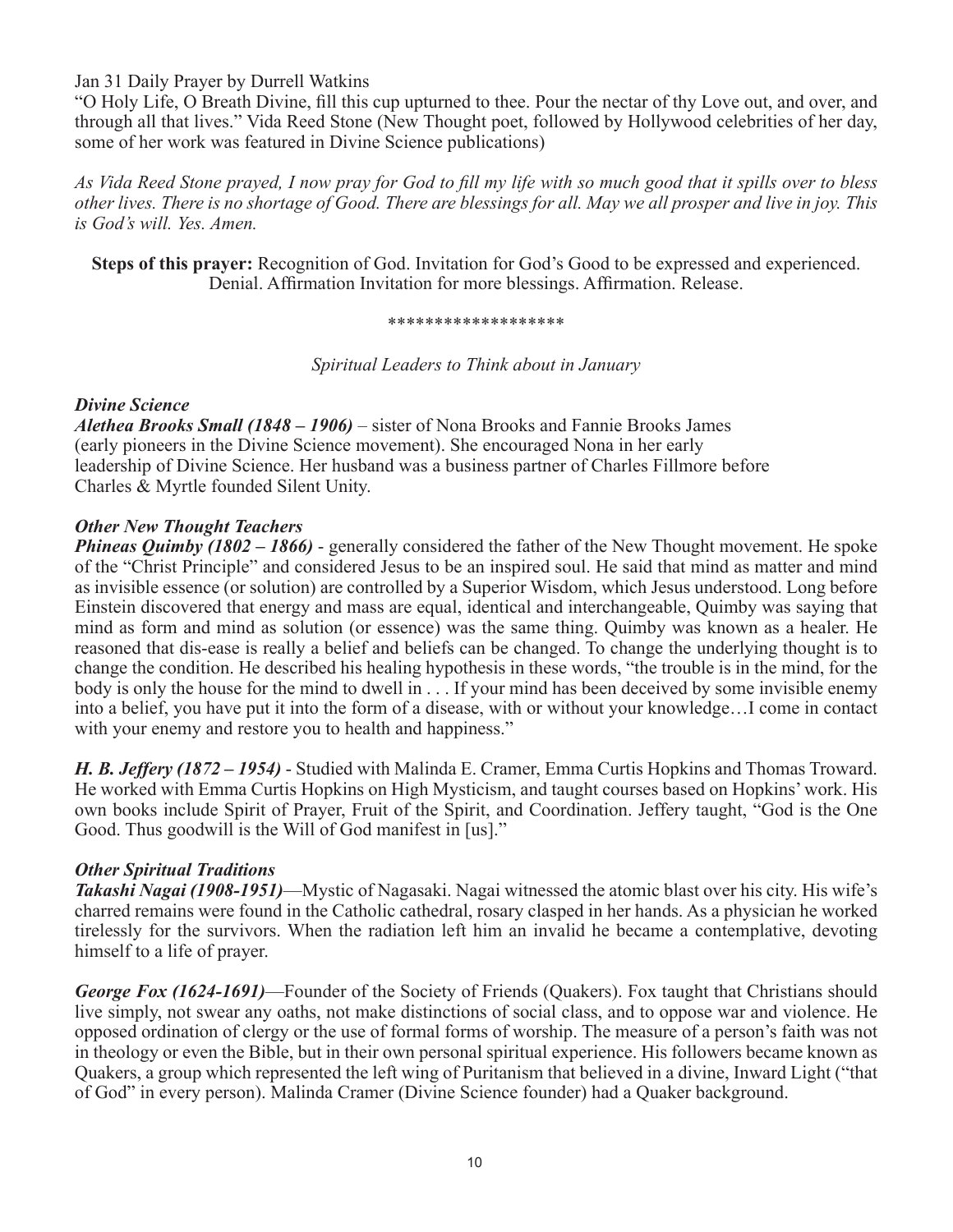*George Berkeley (1685 – 1753)* - an Irish philosopher and Anglican bishop. He believed that God is spiritual substance, and everything that is must be made of the same spiritual substance.

*Mohandas K. Gandhi (1869 – 1948)* – Proponent of non-violent resistance to systems of oppression. His philosophy and activism sparked the movement for Indian independence from Great Britain. He was a Hindu but also an admirer of Jesus Christ (though he rejected the dogmatic claims of Christianity) and his example inspired U.S. Civil Rights Leader Martin Luther King, Jr.

# *Biblical Figures*

*Holy Name of Jesus*—Perhaps as a counterbalance to the ancient pagan festivities around the New Year, the Church came to associate January 1st with the naming of Jesus at his circumcision (Luke 2:21).

*Apostle Paul* – Thirteen books of the New Testament claim to be written by the Apostle Paul (and a fourteenth was once thought to be written by Paul as well). Today, scholarly consensus is that Paul actually only wrote seven epistles that made it into the New Testament. His writings predate the gospels. The First Letter to the Thessalonians is thought to be the oldest book in the New Testament. According to scripture, Paul was a lay scholar who violently opposed the Jesus Movement but who on the Damascus Road had a mystical experience of Christ and thereafter claimed to be an Apostle commissioned by the Risen Christ to call others to follow the Christ-Way.

*Ss. Timothy & Titus* – Companions of the Apostle Paul. The first and second letters to Timothy and the Letter to Titus in the New Testament are traditionally considered to be authored by Paul. We now believe that those three letters were written 50-100 years after the Apostle Paul's death.

#### *Divine Scientists (& DS compatible teachers) Quoted This Month*

A.B. Faye, Agnes Galer, Agnes Lawson, Agnes Sanford (spiritual healer), Anna Palmer, Alice Ritchie, Annie Greenwood, Annie Rix Militz (Home of Truth), B.L. Wolfe, Caroline Munz, Claudine Whitaker, Daisy Baum, Elizabeth S. Lamb, Elizabeth McClellan (New Thought), Elizabeth Nordman, F. Bernadette Turner, Fannie B. James, Grace Faus, Helen Wilmans (Mental Science), Helen Zagat, Ida B. Elliott (Malinda's niece, ordained by Nona), Kathleen Besly, Lucille Frederick, Malinda E. Cramer, Mildred Mann (Religious Pragmatism), Martha Smock (Unity), Margaret Stevens, Nona Brooks, Peace Pilgrim (peace activist), Ruth B. Smith, Vida Reed Stone